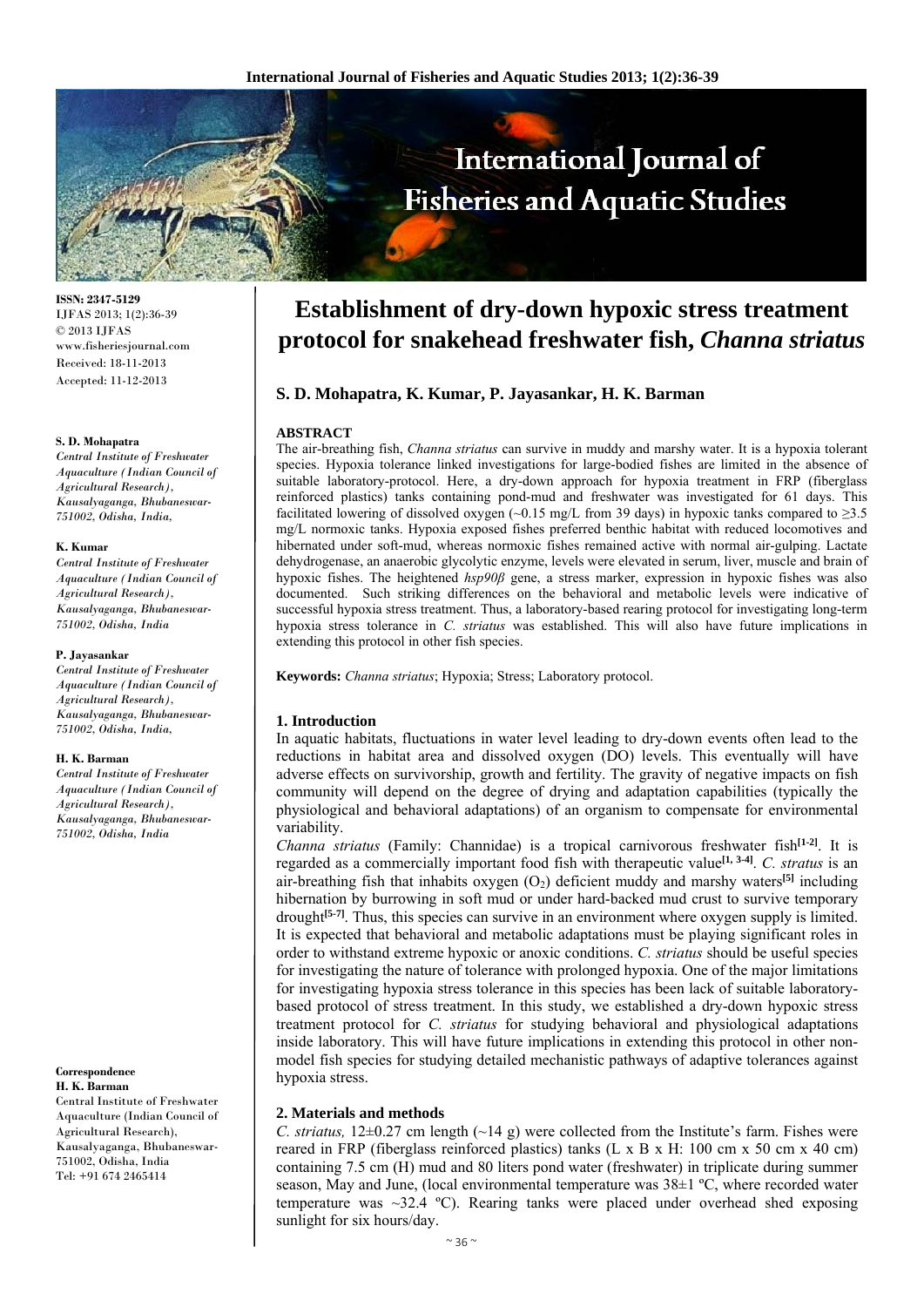Ten individual fishes were reared in each tank Fishes were fed with poultry offal/trash fish in combination with rice bran  $\omega$ 3% of body weight**[3]**. Hypoxic stress was imposed by allowing a gradual and progressive removal of water (one liter per day) in addition to natural evaporation from the tanks (dry-down) without any external aeration-support in the hypoxic tanks. This led to the reductions in habitat area and lowering of DO content as measured by ORION 3STAR Portable DO meter (Thermo Electron Corporation) over the period of times. Contrary to this, normoxic condition was maintained by exchanging water at regular intervals along with external aeration-support to maintain a constant DO level  $(\geq 3.5 \text{ mg/L})$ . Fishes were anaesthetized with MS-222 (Merck, Germany). Serum was prepared and organs like whole brain, portion of the liver and muscle were dissected. LDH activity in tissues was measured as described<sup>[8-10]</sup>. Briefly, excised fresh tissues were washed in ice-cold 0.9% NaCl, weighed and homogenized in 10 volumes of ice-cold homogenization solution (0.25 M sucrose, 20 mM imidazole, 20 mM NaF, 1 mM EDTA, 10 mM dithiothreitol and 0.5% Triton X-100; pH 7.2) containing few crystals of phenylmethylsulfonyl fluoride. Homogenates were spun at 12000 rpm for 30 min at 4 ºC. The reaction was performed with 20 µl supernatant, 1 mM pyruvate, 0.15 mM NADH and 1 mM EDTA at 25 ºC; and enzyme activity was assayed at 340 nm using UV-VIS spectrophotometer. Calculations were performed as described<sup>[10]</sup>. Serum LDH activity was measured using commercial kit (Crest Biosystems, India).

Quantitative real-time PCR (qPCR) for *hsp90β* and the reference genes were performed in triplicate for liver cDNA sample using Light Cycler-480 SYBR Green I kit (Roche Diagnostics, Germany) in a Light Cycler 480 RT-PCR instrument (Roche Diagnostics, Germany) as described**[11-13]**. The cDNA was generated from the pooled liver RNA samples (2 individuals of normoxic and hypoxic group independently X 4days such as 39, 45, 47 and 57 days of hypoxia treatments). Relative mRNA levels of target genes were normalized to *β-* *actin* expression for each sample, and normalized standard deviations were calculated. Primer used as fellows: *hsp90β* (sense 5'-TCATGAAGGCCCAGGCACT-3' and anti-sense 5'-TCTGTGGGTCATCCAGGGA-3') and *β-actin* (sense 5'- GTATGTGGCCATCCAGGCT-3' and anti-sense 5'- TAGCCACGCTCGGTCAGGAT-3'). Primer annealing temperature for target genes and *β-actin* was 58 °C. The possibility of genomic DNA contamination was ruled out by a negative control PCR containing RNA template and *β-actin* primers.

## **3. Results and discussion**

*C. striatus* has been known to be capable of tolerating hypoxic stress due to water deficit or drought. In the absence of a suitable stress treatment protocol, it has been difficult to undertake extensive studies to find out some determinants of tolerance revealing its mechanisms. In this study, a laboratorybased protocol termed 'hypoxia stress treatment' imposing hypoxic environment in the rearing tanks. The dry-down protocol in pot experiments has been successfully employed to impose water stress in various plant systems**[14]**. Similar type of dry-down approach was undertaken in the mud containing water tanks to reduce DO levels gradually concomitant with the progressive loss of water quantities that facilitated hypoxic condition over the period of times. To get a profile that could reflect more closely to the real hypoxic environment, fishes were exposed (for a period of two months) to reduced-water containing muddy-water instead of maintaining constant level of freshwater. As shown in Fig. 1, the DO levels for normoxic tanks were steadily maintained at ≥3.5 mg/L throughout experiments, whereas it was lowered to 1 mg/L within 15 days for hypoxic counterpart. Further, DO levels were drastically reduced to 0.15 mg/L from 39 days onwards till 61 days in all the hypoxic tanks. These results indicated that fishes were exposed to hypoxic conditions for a long period.



**Fig 1:** A representation of comparative measurements of dissolved oxygen levels of water at various days of intervals between normoxic and hypoxic tanks. The DO levels were dramatically reduced around 39 days onwards in hypoxic tanks. The data represent the average DO level.

Fishes in the hypoxic tanks preferred benthic habitat with inactivity and/or hibernated by burrowing in soft-mud, whereas fishes in normoxic tanks remained in all waters with normal activity of frequent air-gulping. Such behavioral differences, as observed in natural conditions, further confirmed that hypoxia stress treatment was successful.

Lactate dehydrogenase level has been considered as a hallmark marker for hypoxia stress linked to environmental habitat or injury/tumor<sup>[7, 15]</sup>. To confirm the efficiency of hypoxia stress treatment by dry-down approach, serum LDH level was measured at 39, 45, 47 and 57 days of hypoxia treatments since DO content remained far below (~0.15 mg/L)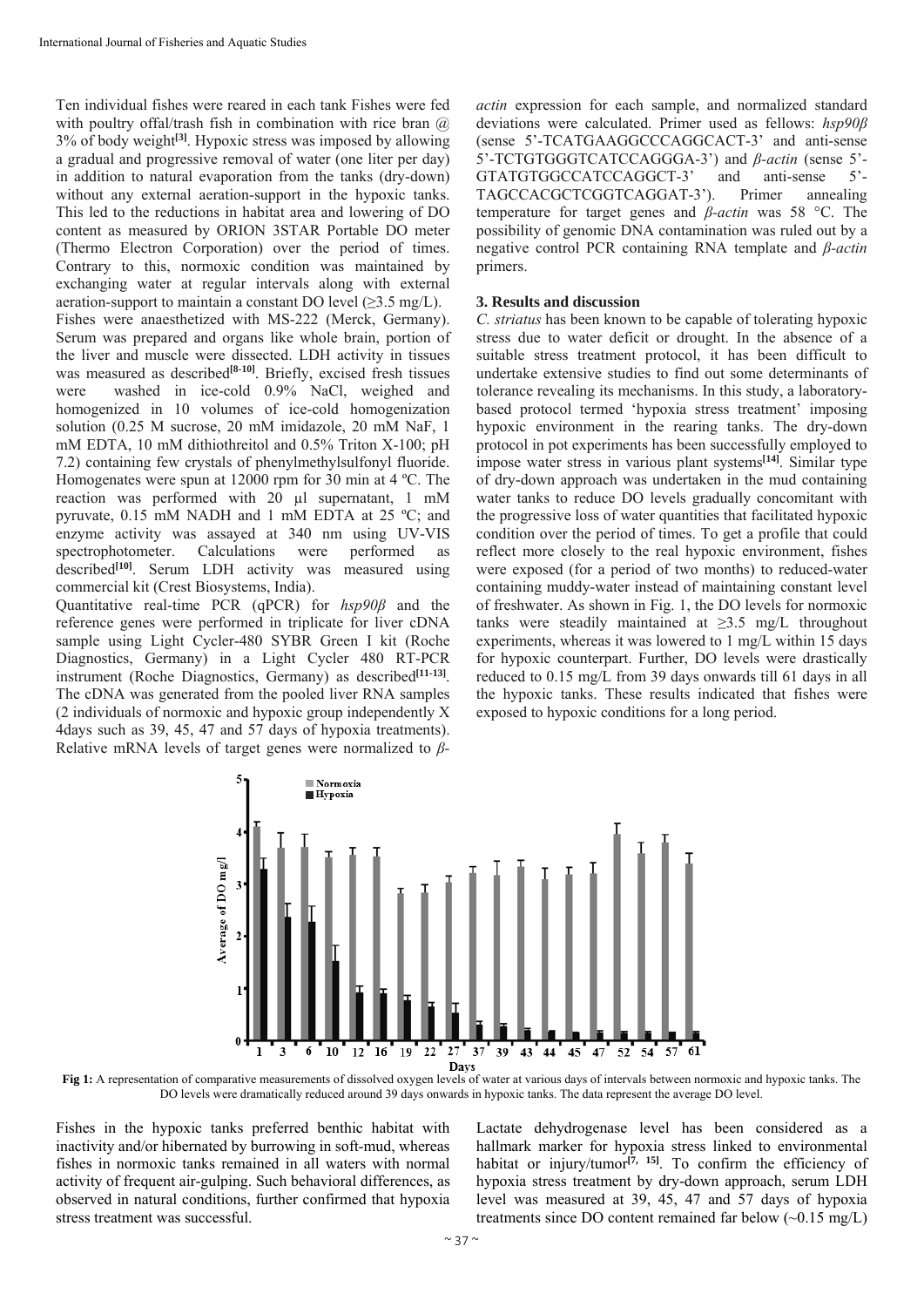than normal level  $(\geq 3.5 \text{ mg/L})$  in those days. As expected, the serum LDH content was increased by 1.5-fold in hypoxic fishes as compared to normoxic fishes

(Fig. 2A). This was further heightened by 1.7- and 2.4-folds, respectively, on day 47 and 57 (Fig. 2A).



**Fig 2:** Effect of hypoxia stress treatment on glycolytic enzyme activities in *C. striatus*. (A) Comparative LDH levels in serum between normoxic and hypoxic fishes at various days (39, 45, 47 and 57). (B) LDH activity in liver, muscle, brain of normoxic and hypoxic fishes. The experiment was done in triplicate and the data shows the average of the triplicate experiments. LDH, lactate dehydrogenase; H, hypoxic; N, normoxic.

The elevated LDH clearly demonstrated that the fishes were under extreme hypoxic condition at least from 39 days to 61 days. The deficit of freshwater without aeration support reduced DO level as also habitat area enforcing fishes to remain in a dormant state as the means of behavioral and physiological adaptations to survive. The glycolytic pathway has been central to hypoxia tolerance in several fish species**[7, 9, 16]**. The altered activities of LDH, in white skeletal muscle, liver and brain of hypoxia treated *C. striatus* were analyzed. The LDH activity was detected to be heightened by 1.7-, 1.8 and 6-folds, respectively, in muscle, liver and brain in hypoxia than normoxia (Fig. 2B). This is in line with previous findings of Amazonian cichlids and sea scorpion under hypoxic stress**[8, 16]**. These findings suggested that anaerobic glycolytic pathway is in operational supporting the successful hypoxic stress treatment.



**Fig 3:** Expression pattern of *hsp90β* by qPCR in the liver of hypoxic and normoxic

*C. striatus*. The *hsp90β* gene was significantly up-regulated (~2.85-fold) in the liver of hypoxic fishes compared to normoxic fishes.

Heat shock proteins have long been believed as biomarkers for physiological stresses including hypoxic stress and *hsp90β* is a major regulator in HIF-1K activation<sup>[17-19]</sup>. In this study, the differential mRNA expression in the liver for the *hsp90β* isomer was analyzed between hypoxic and normoxic groups by using qPCR. The *β-actin* instead of Glyceraldehyde 3 phosphate dehydrogenase (*G3PDH)*, Cytochrome c oxidase subunit I (*CoI*) and Cytochrome c oxidase subunit II (*CoII)* was identified as the most stable reference gene by using geNorm method as described earlier**[11-12]**. As expected, the relative *hsp90β* gene expression was increased by ~2.85-fold in hypoxic liver than normoxic, further confirming successful hypoxic stress treatment (Fig. 3).

## **4. Conclusion**

Our results demonstrated, for the first time, a successful establishment of laboratory-based rearing protocol for investigating long-term hypoxia stress tolerance in non-model large-bodied snakehead, *C. striatus*. There is a scope to extend this protocol in other fish species. It will certainly trigger future studies linked to the surveying of modulated gene expressions including physiological/biochemical adaptive mechanisms under short- and long-term hypoxia-stress in teleost.

## **5. Acknowledgements**

This project work was funded by Indian Council of Agricultural Research (ICAR) under the National Agricultural Innovation Project (NAIP) Scheme.

## **6. References**

- 1. Baie SH, Sheikh KA. The wound healing properties of *Channa striatus* cetrimide cream- tensile strength measurement. J Ethnopharmacol 2000; 71(1-2):93-100.
- 2. Sahu B, Kumar K, Sahoo A, Mohanty U, Kumar R, Sahoo M *et al.* Processing and value addition to murrels in value chain. Fishing Chimes 2011; 31:106-8.
- 3. Kumar K, Eknath A, Sahu A, Mohanty U, Kumar R, Sahoo M *et al.* Snakeheads: Challenging fish for